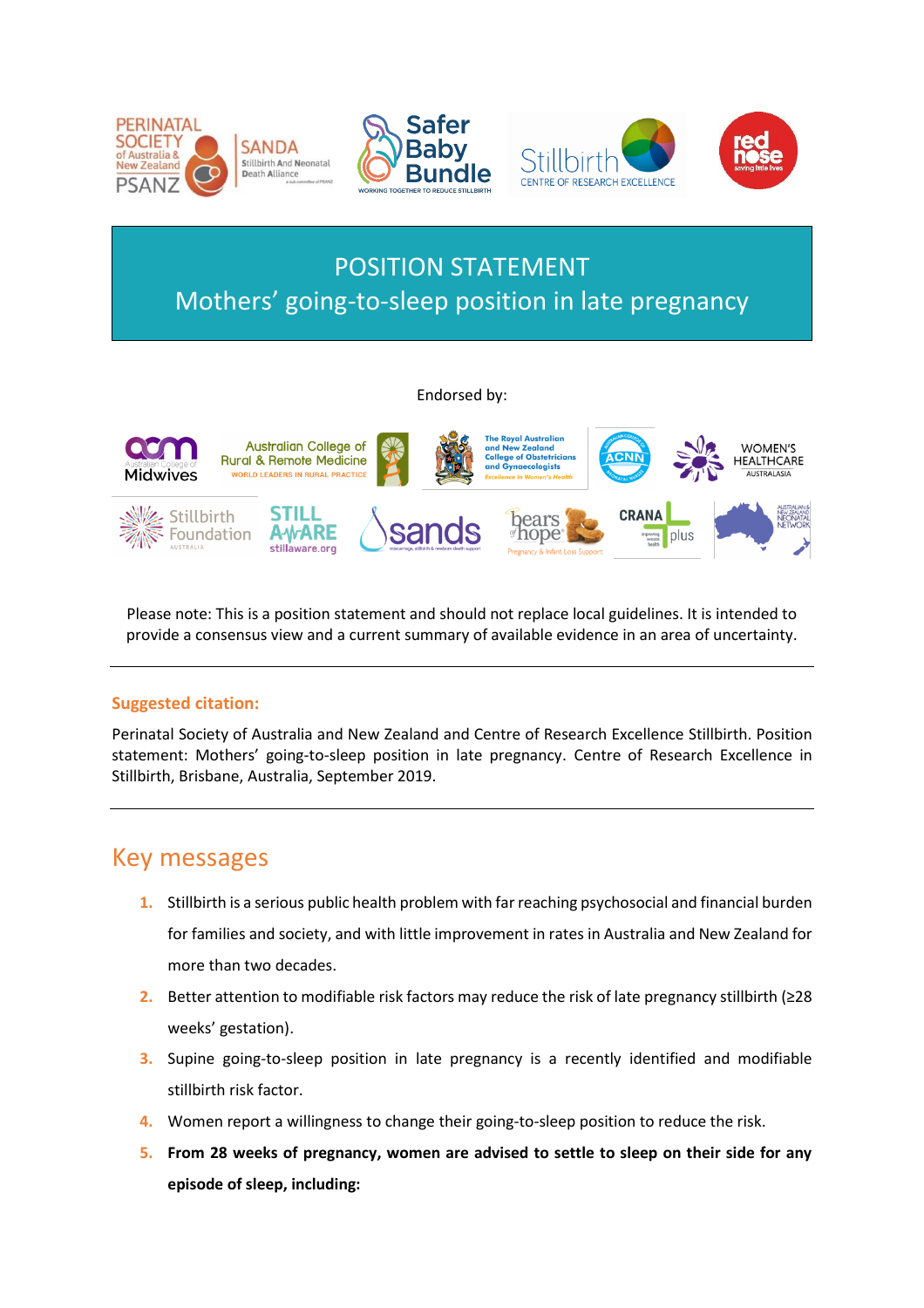- **Going to sleep at night**
- **•** Returning to sleep after any awakenings
- **Day time naps**

As the going-to-sleep position is the one held longest during the night, women should not worry if they wake up on their back, but should just roll back to sleeping on their side. $^{\rm 1}$ 

**6.** Further research is needed to determine whether advice about going-to-sleep position changes women's behaviour and improves pregnancy outcomes.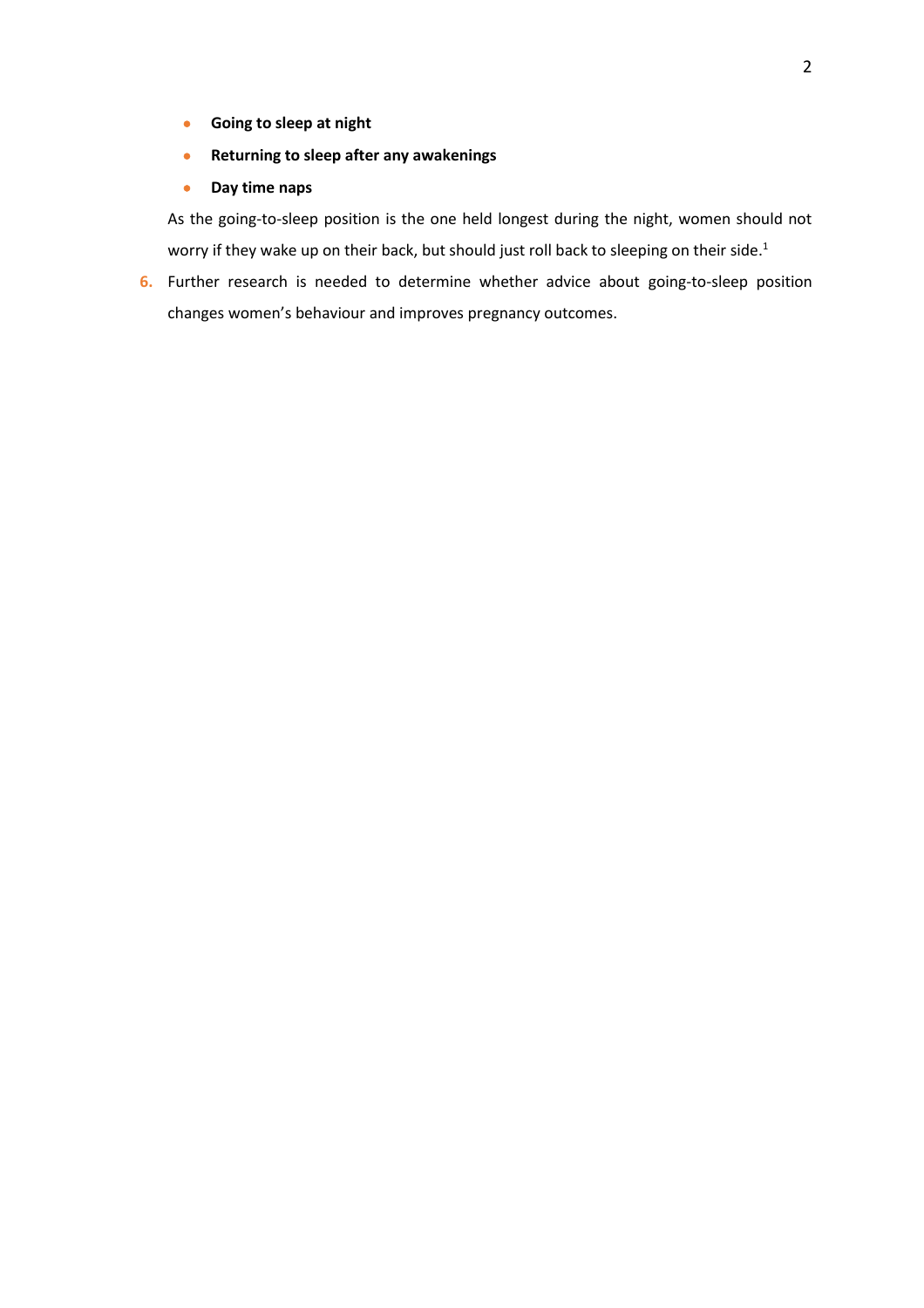# <span id="page-2-0"></span>**Contents**

| $\textbf{Key messages} \textit{} \textit{} \textit{} \textit{} \textit{} \textit{} \textit{} \textit{} \textit{} \textit{} \textit{} \textit{} \textit{} \textit{} \textit{} \textit{} \textit{} \textit{} \textit{} \textit{} \textit{} \textit{} \textit{} \textit{} \textit{} \textit{} \textit{} \textit{} \textit{} \textit{} \textit{} \textit{} \textit{} \textit{} \textit{} \textit$ |  |
|-----------------------------------------------------------------------------------------------------------------------------------------------------------------------------------------------------------------------------------------------------------------------------------------------------------------------------------------------------------------------------------------------|--|
|                                                                                                                                                                                                                                                                                                                                                                                               |  |
|                                                                                                                                                                                                                                                                                                                                                                                               |  |
|                                                                                                                                                                                                                                                                                                                                                                                               |  |
|                                                                                                                                                                                                                                                                                                                                                                                               |  |
|                                                                                                                                                                                                                                                                                                                                                                                               |  |
|                                                                                                                                                                                                                                                                                                                                                                                               |  |
|                                                                                                                                                                                                                                                                                                                                                                                               |  |
|                                                                                                                                                                                                                                                                                                                                                                                               |  |
|                                                                                                                                                                                                                                                                                                                                                                                               |  |
|                                                                                                                                                                                                                                                                                                                                                                                               |  |
|                                                                                                                                                                                                                                                                                                                                                                                               |  |
|                                                                                                                                                                                                                                                                                                                                                                                               |  |

## <span id="page-2-1"></span>Purpose of this statement

This position statement is part of the National 'Safer Baby Bundle', comprising five elements to reduce late-gestation stillbirths in Australia. This statement addresses the fourth element of care: Mothers' going-to-sleep position in late pregnancy.

The purpose of this position statement is to summarise the latest evidence on maternal going-to-sleep position from 28 weeks of gestation and provide appropriate advice for women to reduce the risk of stillbirth.

## <span id="page-2-2"></span>Target audience

Midwives, obstetricians, general practitioners, childbirth educators, and other health professionals who provide pregnancy care across Australia and New Zealand.

# <span id="page-2-3"></span>Background

#### <span id="page-2-4"></span>**Stillbirth rates and risk factors**

Despite great advance in the care of women and their babies in the past century an estimated 2.6 million babies die before birth globally each year. <sup>2</sup> The burden of stillbirth has far-reaching psychosocial impacts on women, families, caregivers and communities, and wide-ranging economic impact on health systems and society. $^3$  Stillbirth in late pregnancy (≥28 weeks) can occur unexpectedly in normally developed babies whose mothers have had uncomplicated pregnancies, thus offering real potential for prevention. There is now a global health focus on prevention of stillbirth. <sup>4</sup> The 2016 Lancet Ending Preventable Stillbirths series highlighted differences in rates of late stillbirth (≥28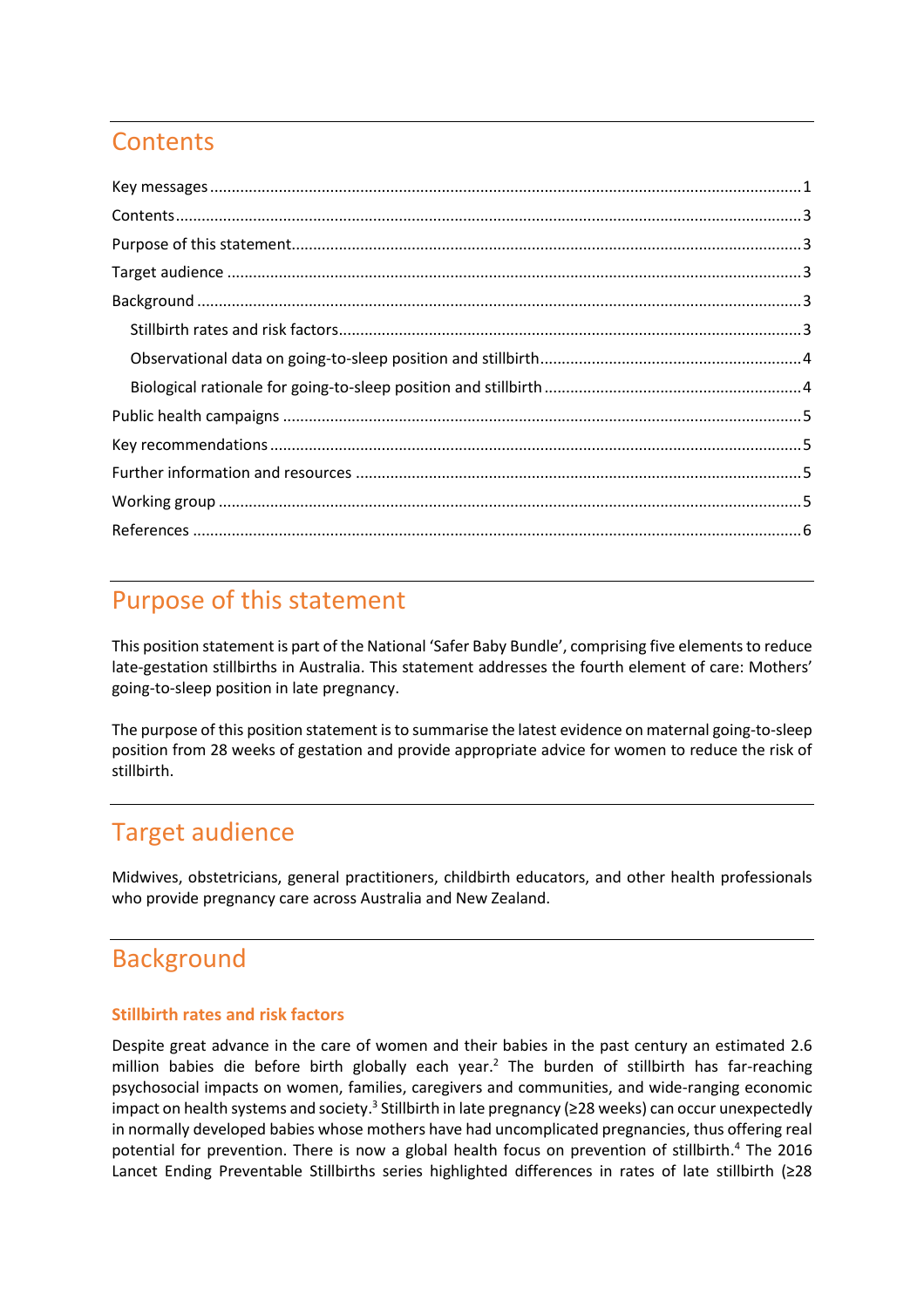weeks) between high-income countries ranging from 1.7/1,000 to 8.8/1,000 births, with Australia and New Zealand at 2.7 and 2.3/1,000 births respectively. 5

Late pregnancy stillbirth (≥28 weeks of pregnancy) currently results in the loss of around 1,000 babies every year in Australia and New Zealand.<sup>6,7</sup> While rates in New Zealand are slightly lower than Australia, both countries have rates double that of the best performing countries. <sup>5</sup> The between country variations suggest it is possible to further reduce late-gestation stillbirth. Such reductions can only be achieved by identifying readily modifiable risk factors.<sup>8</sup>

Many such modifiable risk factors for late pregnancy stillbirth rely on clinical management in a health care setting such as induction of labour for post-dates pregnancy or third trimester ultrasound surveillance to identify babies who are growth restricted.

Going-to-sleep in the supine position from 28 weeks of pregnancy is a recently identified and modifiable risk factor.

#### <span id="page-3-0"></span>**Observational data on going-to-sleep position and stillbirth**

Accumulating evidence has shown an association between maternal supine going-to-sleep position and stillbirth  $\geq$ 28 weeks of pregnancy. Since the first study from New Zealand in 2011,<sup>9</sup> there have been a further three published case control studies  $10^{-12}$  and one cross sectional study  $13$  across five countries that have demonstrated an association of supine going-to-sleep position in late pregnancy and stillbirth, with adjusted odds ratios between 2.5 and 8.<sup>9-13</sup> The population attributable risk in the 2017 New Zealand  $^{11}$  and Australian studies is around 10%. $^{10}$  This indicates that 1 in 10 late pregnancy stillbirths could be prevented if all women in the last three months of pregnancy avoided going-tosleep in the supine position. A 2019 individual participant data meta-analysis (funded in 2016 Tran-Tasman grant by RedNose/CureKids), using all the available world-wide data on the topic, <sup>9-12,14</sup> demonstrated an adjusted odds ratio of 2·63 (95% CI 1·72-4·04, p<0·0001) for late stillbirth in women who reported a supine going-to-sleep position.<sup>15</sup> Going-to-sleep on the left or right side appeared equally safe. 15

#### <span id="page-3-1"></span>**Biological rationale for going-to-sleep position and stillbirth**

Physiological and anatomical studies demonstrate a biologic rationale for the association between supine going-to-sleep position and stillbirth. An 85% reduction in vena-caval diameter and around 30% compression of the aorta  $16,17$  has been demonstrated by magnetic resonance imaging in healthy women in the late third trimester in the supine position compared with the left lateral position. Using Doppler ultrasound, another study demonstrated that blood flow in the uterine artery was less in the supine position than in the left lateral position.<sup>18</sup> Adverse fetal effects of the supine position are also suggested by reduced middle cerebral artery Doppler resistance - a fetal response to hypoxia <sup>19</sup> - and reduced fetal oxygen saturation during labour in the supine position.<sup>20</sup> Furthermore, a New Zealand study has reported that in healthy late pregnancy, when the mother is in the supine position, the fetus spends more time in behavioural state 1 (fetal quiescence) and less time in fetal behavioural state 4 (active awake-high activity), compared to when the mother is on her left side.<sup>21</sup> An Australian in-home overnight sleep study showed that when the mother was not sleeping in the supine position, there was improved maternal oxygen saturation, fewer maternal oxygen desaturations, and fewer fetal heart rate decelerations.<sup>22</sup> These collective data provide additional evidence to support that when a healthy mother is in the supine position in late pregnancy, this may reduce oxygen delivery to the fetus.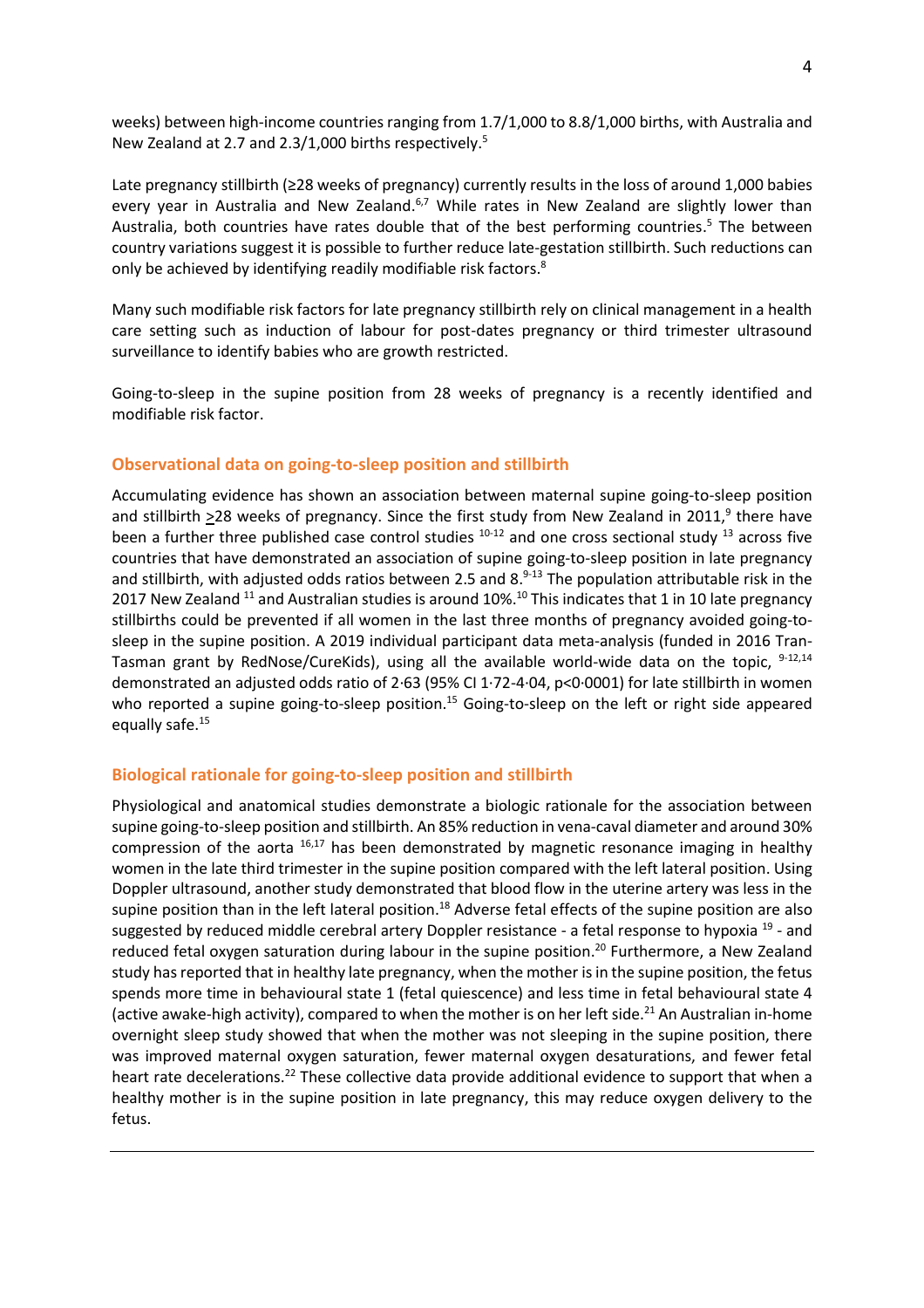### <span id="page-4-0"></span>Public health campaigns

New Zealand, the UK, and Australia have recently released public health messages around going-tosleep on the side and avoiding supine going-to-sleep position to reduce late pregnancy stillbirth (see 'Further information and resources' below). Surveys have shown that women report they could modify their going-to-sleep position in late pregnancy if that was recommended.<sup>23</sup> Furthermore, in New Zealand there have been significant changes in going-to-sleep position since the first publication on late stillbirth and supine going-to sleep position,<sup>9,11</sup> and women in Australia who have changed their going-to-sleep position based on advice reported little or no difficulty in doing so. <sup>24</sup> Further research including the Sleep in Pregnancy Pilot Trial (SliPP; ACTRN12618001462279) will determine whether such public awareness campaigns are effective in supporting women to settle to sleep on their side in late pregnancy, and also whether advice alone is enough.

### <span id="page-4-1"></span>Key recommendations

All midwives, obstetricians, general practitioners, childbirth educators, and other health professionals who provide pregnancy care should provide women with written and verbal advice about late pregnancy going-to-sleep position as follows:

\_\_\_\_\_\_\_\_\_\_\_\_\_\_\_\_\_\_\_\_\_\_\_\_\_\_\_\_\_\_\_\_\_\_\_\_\_\_\_\_\_\_\_\_\_\_\_\_\_\_\_\_\_\_\_\_\_\_\_\_\_\_\_\_\_\_\_\_\_\_\_\_\_\_\_\_\_\_\_\_\_\_

From 28 weeks of gestation, settle to sleep on either side for any episode of sleep, including:

- Going to sleep at night
- Returning to sleep after any awakenings
- Day time naps

# <span id="page-4-2"></span>Further information and resources

#### **Australia**

Stillbirth CRE website[: www.stillbirthcre.org.au](http://www.stillbirthcre.org.au/)

Safer Baby Bundle website and resources[: https://saferbabybundle.org.au](https://saferbabybundle.org.au/) (publicly available from 15th October 2019)

#### **New Zealand**

'Sleep on side when baby's inside' campaign: [www.sleeponside.org.nz](http://www.sleeponside.org.nz/)

#### **The UK**

Tommy's Sleep on Side pregnancy campaign: [www.tommys.org/pregnancy-information/sleep-side](http://www.tommys.org/pregnancy-information/sleep-side-pregnancy-campaign)[pregnancy-campaign](http://www.tommys.org/pregnancy-information/sleep-side-pregnancy-campaign)

### <span id="page-4-3"></span>Working group

Adrienne Gordon (Chair), Christine Andrews, Fran Boyle, Billie Bradford, Wendy Burton, David Ellwood, Tracy Firth, Vicki Flenady, Claire Foord, Glenn Gardener, Alexander Heazell, Kate Lynch, Kassam Mahomed, Susan McDonald, Lesley McCowan, Lucy McCudden, Jeremy Oats, Richard Poll, Hilary Rorison, Antonia Shand, Alexis Shub, Elisha Swift, Susan Walker, Jane Warland, Megan Weller, Aleena Wojcieszek.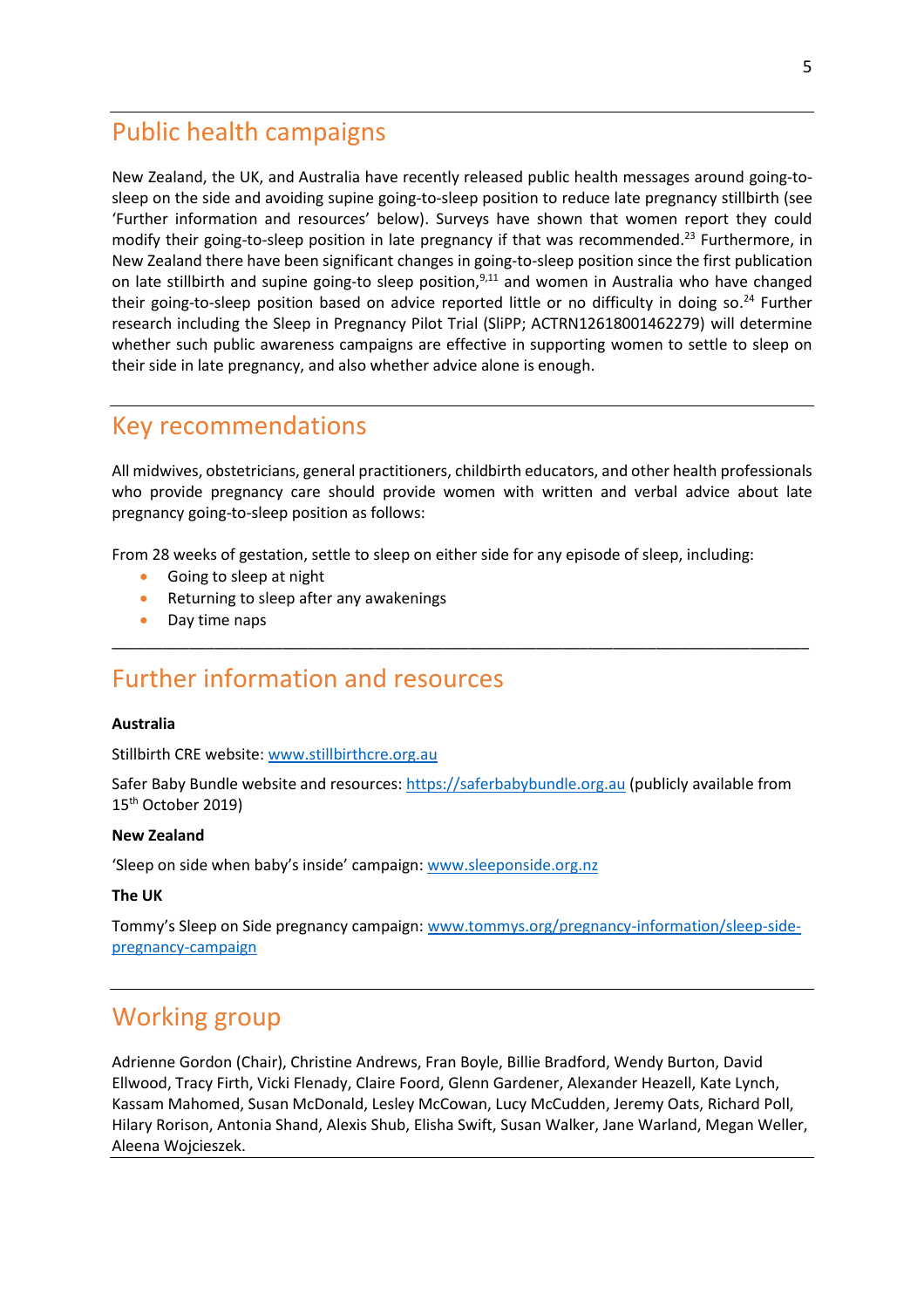## <span id="page-5-0"></span>References

- 1. McIntyre JPR, Ingham CM, Hutchinson BL, et al. A description of sleep behaviour in healthy late pregnancy, and the accuracy of self-reports. 2016; **16**(1): 115.
- 2. Blencowe H, Cousens S, Jassir FB, et al. National, regional, and worldwide estimates of stillbirth rates in 2015, with trends from 2000: a systematic analysis. *The Lancet Global health* 2016; **4**(2): e98-e108.
- 3. Heazell AEP, Siassakos D, Blencowe H, et al. Stillbirths: economic and psychosocial consequences. *Lancet* 2016; **387**(10018): 604-16.
- 4. Every Woman Every Child. The global strategy for women's, children's and adolescents' health (2016-2030): survive, thrive, transform. Every Woman Every Child. 2015. Available from: [http://www.who.int/life-course/publications/global-strategy-2016-2030/en/.](http://www.who.int/life-course/publications/global-strategy-2016-2030/en/)
- 5. Flenady V, Wojcieszek AM, Middleton P, et al. Stillbirths: recall to action in high-income countries. *Lancet* 2016; **387**(10019): 691-702.
- 6. AIHW: Monk A, Harris K, Donnolley N, et al. Perinatal deaths in Australia, 1993–2012. Perinatal deaths. Series no. 1. Cat. no. PER 86. Canberra AIHW, 2016.
- 7. Perinatal and Maternal Mortality Review Committee (PMMRC). Twelfth annual report of the Perinatal and Maternal Mortality Review Committee: reporting mortality 2016: Health Quality & Safety Commission, New Zealand Government, 2018.
- 8. Flenady V, Koopmans L, Middleton P, et al. Major risk factors for stillbirth in high-income countries: A systematic review and meta-analysis. *Lancet* 2011; **377**(9774): 1331-40.
- 9. Stacey T, Thompson JMD, Mitchell EA, Ekeroma AJ, Zuccollo JM, McCowan LME. Association between maternal sleep practices and risk of late stillbirth: a case-control study. *BMJ* 2011; **342**.
- 10. Gordon A, Raynes-Greenow C, Bond D, Morris J, Rawlinson W, Jeffery H. Sleep position, fetal growth restriction, and late-pregnancy stillbirth: the Sydney stillbirth study. *Obstet Gynecol* 2015; **125**(2): 347-55.
- 11. McCowan LME, Thompson JMD, Cronin RS, et al. Going to sleep in the supine position is a modifiable risk factor for late pregnancy stillbirth; Findings from the New Zealand multicentre stillbirth case-control study. *PLOS ONE* 2017; **12**(6): e0179396.
- 12. Heazell A, Li M, Budd J, et al. Association between maternal sleep practices and late stillbirth findings from a stillbirth case-control study. *BJOG* 2018; **125**(2): 254-62.
- 13. Owusu JT, Anderson FJ, Coleman J, Oppong S, Seffah JD, Aikins A. Association of maternal sleep practices with pre-eclampsia, low birth weight, and stillbirth among Ghanaian women. *Int J Gynecol Obstet* 2013; **121**.
- 14. O'Brien LM, Warland J, Stacey T, Heazell AEP, Mitchell EA. Maternal sleep practices and stillbirth: findings from an international case-control study. *Birth* 2019; **46**(2): 344-54.
- 15. Cronin RS, Li M, Thompson JMD, et al. An individual participant data meta-analysis of maternal going-to-sleep position, interactions with fetal vulnerability, and the risk of late stillbirth. *EClinicalMedicine* 2019; **10**: 49-57.
- 16. Milsom I, Forssman L. Factors influencing aortocaval compression in late pregnancy. *American journal of obstetrics and gynecology* 1984; **148**(6): 764-71.
- 17. Humphries A, Mirjalili SA, Tarr GP, Thompson JMD, Stone P. The effect of supine positioning on maternal hemodynamics during late pregnancy. *J Matern Fetal Neonatal Med* 2018: 1-8.
- 18. Jeffreys RM, Stepanchak W, Lopez B, Hardis J, Clapp JF, 3rd. Uterine blood flow during supine rest and exercise after 28 weeks of gestation. *BJOG* 2006; **113**(11): 1239-47.
- 19. Khatib N, Weiner Z, Beloosesky R, Vitner D, Thaler I. The effect of maternal supine position on umbilical and cerebral blood flow indices. *Eur J Obstet Gynecol Reprod Biol* 2014; **175**: 112-4.